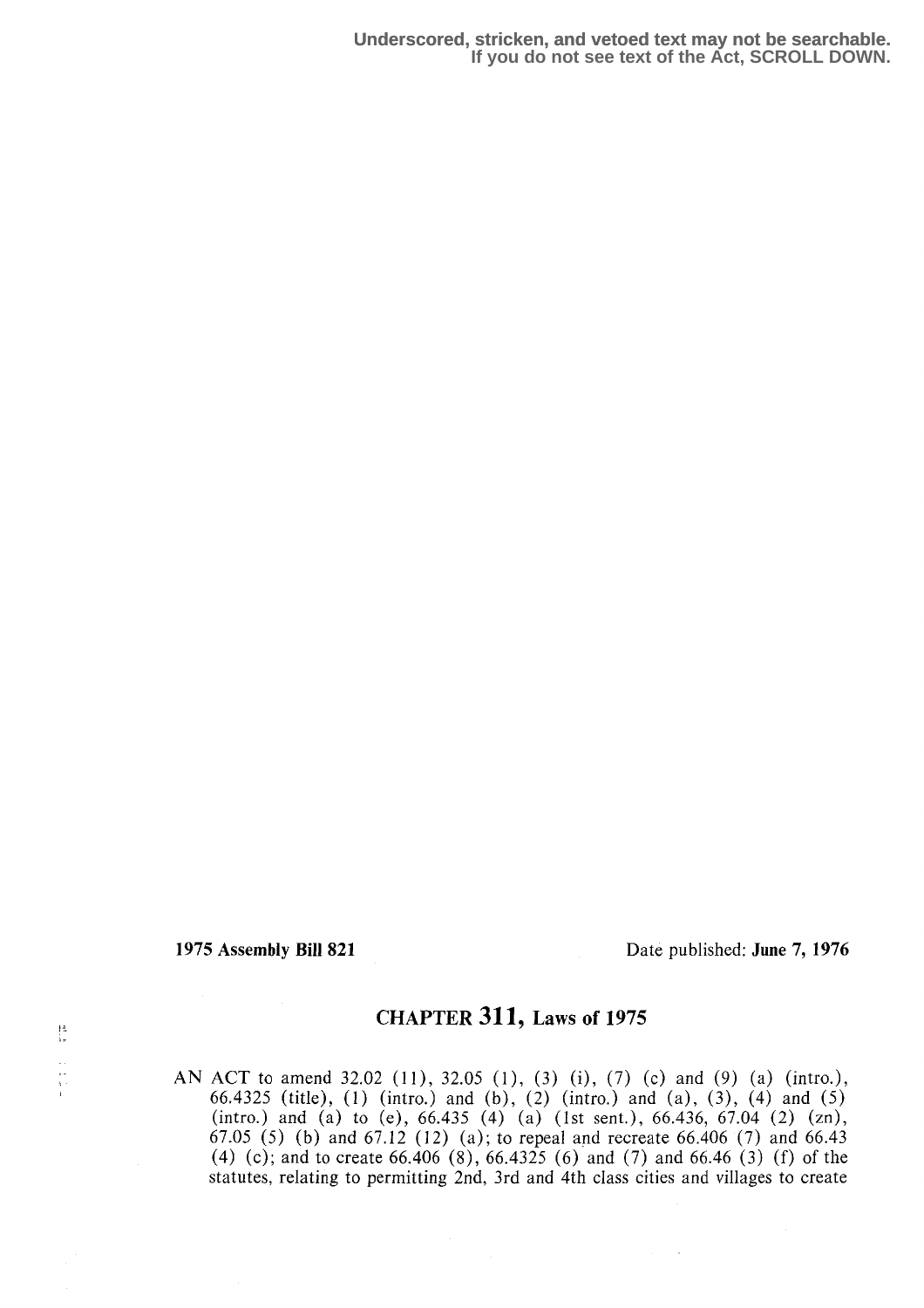## CHAPTER 311 934

community development authorities and making various changes with respect to certain housing authorities and redevelopment authorities.

The people of the state of Wisconsin, represented in senate and assembly, do enact as follows:

SECTION 1. 32.02 (11) of the statutes is amended to read:

32.02 (11) Any housing authority created under ss.  $66.40$  to  $66.404$ ,  $\overline{or}$  any redevelopment authority created under s. 66.431 or community development authority created under s. 66.4325 .

**SECTION** 2. 32.05 (1), (3) (i), (7) (c) and (9) (a) (intro.) of the statutes are amended to read:

32.05 (1) RELOCATION ORDER. The highway commission, turnpike commission, county board of supervisors (or the county highway committee when so authorized by said board), county expressway and transportation commission, city council, village board, sewerage commission governing metropolitan sewerage district created by s. 59.96 or s. 66.22, secretary of transportation, a commission created by contract under s.  $66.30$ , housing authority under ss.  $66.40$  to  $66.404$   $\sigma$ , redevelopment authority under s. 66.431 or community development authority under s. 66.4325 shall make an order providing for the laying out, relocation and improvement of the public highway, street, alley, storm and sanitary sewers, watercourses, mass transit facilities, airport, housing project or redevelopment project which shall be known as the relocation order. This order shall include a map or plat showing the old and new locations and the lands and interests required. A copy of the order shall, within 20 days after its issue, be filed with the county clerk of the county wherein the lands are located.

(3) (i) Stating that the owner, subject to subs. (9) (a) and  $(11)$ , will have 2 years from the date of taking his property by award in which to appeal for greater compensation without prejudice to his right to use the compensation given him by the award. If the condemning authority is a housing authority organized under ss. 66.40 to  $66.404$   $\sigma$ , a redevelopment authority organized under s.  $66.431$  or a community development authority organized under s. 66.4325, the notice shall also state that in the case of an appeal under sub. (9) (a) the parties having an interest in the property who are taking the appeal may initiate such appeal by filing with the condemning authority a letter requesting that the issue of the amount of such compensation be determined by the condemnation commission.

(7) (c) When service of the award has been completed, and after payment of the award as provided in par. (d), the award shall be recorded in the office of the register of deeds of the county wherein the property is located. Thereupon title in fee simple to the property described in the award, or the lesser right in property acquired by the award shall vest in the condemnor as of the time of recording. The date of such recording is the "date of evaluation" and also the "date of taking", but if the condemning authority is a redevelopment authority organized under s.  $66.431$  or a community development authority organized under s. 66.4325, the "date of evaluation" shall be the date the resolution is adopted by the local legislative body designating the boundaries of the proposed project area under s.  $66.431(6)$  (b) 1 or other applicable provisions of law.

(9) (a) (intro.) Any party having an interest in the property condemned may, within 2 years after the date of taking, appeal from the award, except as hereinafter limited by applying to the judge of the circuit or county court of the county wherein the property is located for assignment to a commission of county condemnation commissioners as provided in s. 32.08, except that if the condemning authority is a housing authority organized under ss.  $66.40$  to  $66.404$ ,  $\sigma$  a redevelopment authority organized under s. 66.431 or a community development authority organized under s.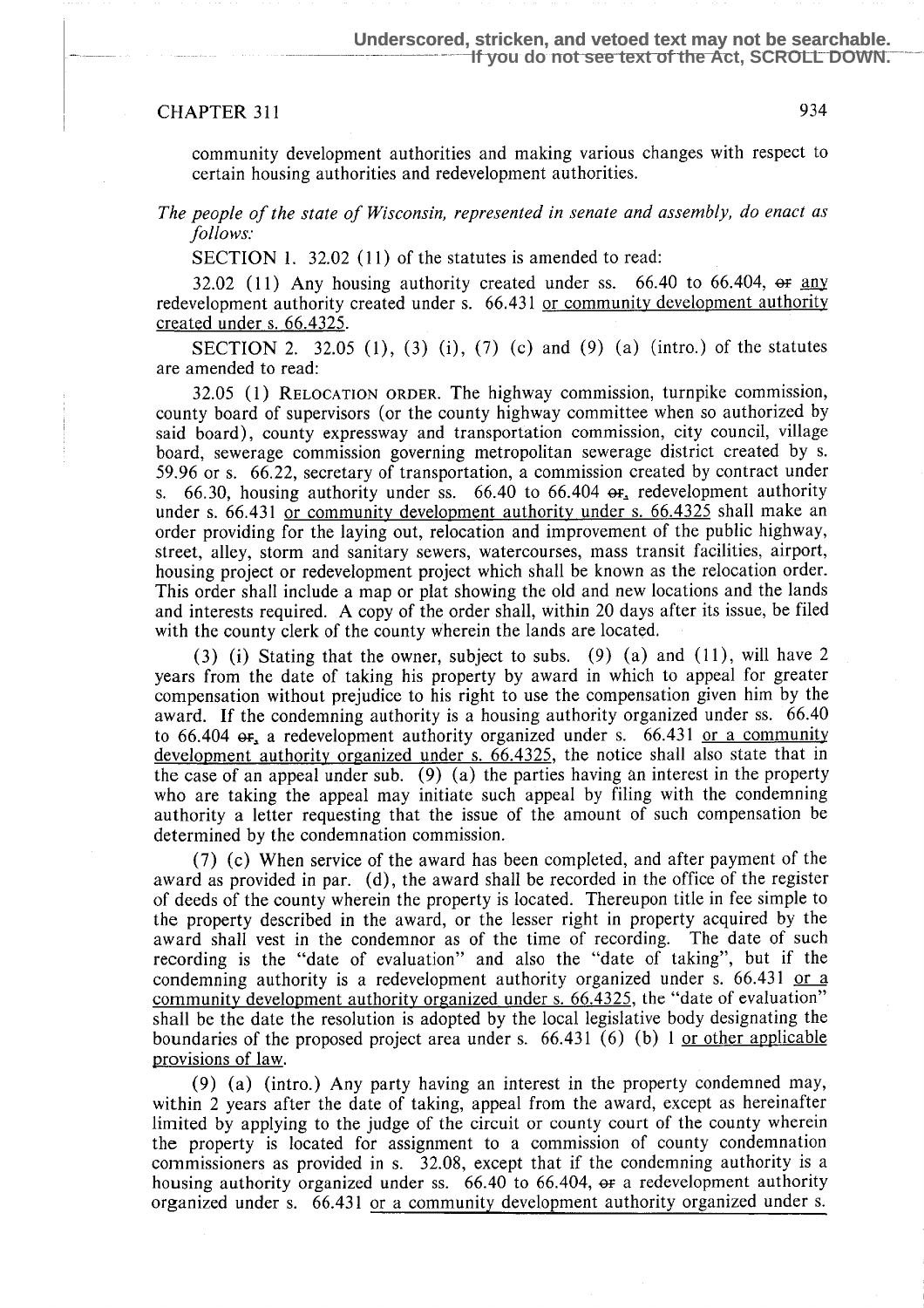#### 935 CHAPTER 311

66 .4325, the appeals may be initiated by filing with the condemning authority a letter requesting that the issue of the amount of such compensation be determined by the condemnation commission. The condemning authority shall, upon receipt of such letter, apply to the judge of the circuit or county court of the county wherein the property is located for assignment to a commission of county condemnation commissioners as provided in s. 32.08 . Such application shall contain a description of the property condemned and the names and last known addresses of all parties in interest but shall not disclose the amount of the jurisdictional offer nor the amount of the basic award. Violation of this prohibition shall nullify such application. Notice of such application shall be given to the clerk of the court and to all other persons other than the applicant who were parties to the award. Such notice may be given by certified mail or personal service. Upon proof of such service the judge shall forthwith make such assignment. Where one party in interest has appealed from the award, no other party in interest who has been served with a notice of such appeal may take a separate appeal, but may join in the appeal by serving notice upon the condemnor and the appellant of his election to do so. Such notice shall be given by certified mail or ', personal service within 10 days after receipt of notice of the appeal and shall be filed with the clerk of the court. Upon failure to give and file such notice all other parties of interest shall be deemed not to have appealed . The result of such appeal shall not affect parties who have not joined in the appeal as hereinabove provided. In cases involving more than one party in interest with a right to appeal, the first of such parties filing an appeal under this subsection or under sub. (11) shall determine whether such appeal shall be under this subsection or under sub.  $(11)$ . No party in interest may file an appeal under this subsection if another party in interest in the same lands has filed a prior appeal complying with the requirements of sub. (11). Thereafter the procedure shall be as prescribed in s. 32.08. In cases involving multiple ownership or interests in lands taken the following rules shall also apply:

SECTION 3. 66.406 (7) of the statutes is repealed and recreated to read:

66.406 (7) Local housing authorities organized under ss . 66 .40 to 66.404, redevelopment authorities organized under s. 66.431, and community development authorities organized under s. 66.4325 may render such advisory services in connection with the preliminary surveys, studies and preparation of a development plan as may be requested by the city planning commission or the local governing body and charge fees for such services based on the actual cost thereof.

SECTION 4. 66.406 (8) of the statutes is created to read:

66.406 (8) Notwithstanding any other provision of law, the local legislative body may designate, by ordinance or resolution, the local housing authority, the local redevelopment authority, or loth jointly, or the local community development authority, to perform all acts, except the development of the general plan of the city, which are otherwise performed by the planning commission under ss. 66.405 to 66.425.

SECTION 5. 66.43 (4) (c) of the statutes is repealed and recreated to read:

66.43 (4) (c) Notwithstanding any other provision of law, the local legislative body may designate, by ordinance or resolution, any local housing authority existing under ss . 66.40 to 66.404, any local redevelopment authority existing under s. 66.431, or both jointly, or any local community development authority existing under s. 66 .4325, as the agent of the city to perform any act, except the development of the ' general plan of the city, which may otherwise be performed by the planning commission under this section.

SECTION 6.  $66.4325$  (title), (1) (intro.) and (b), (2) (intro.) and (a), (3), (4) and (5) (intro.) and (a) to (e) of the statutes are amended to read:

 $\mathfrak{f}$  .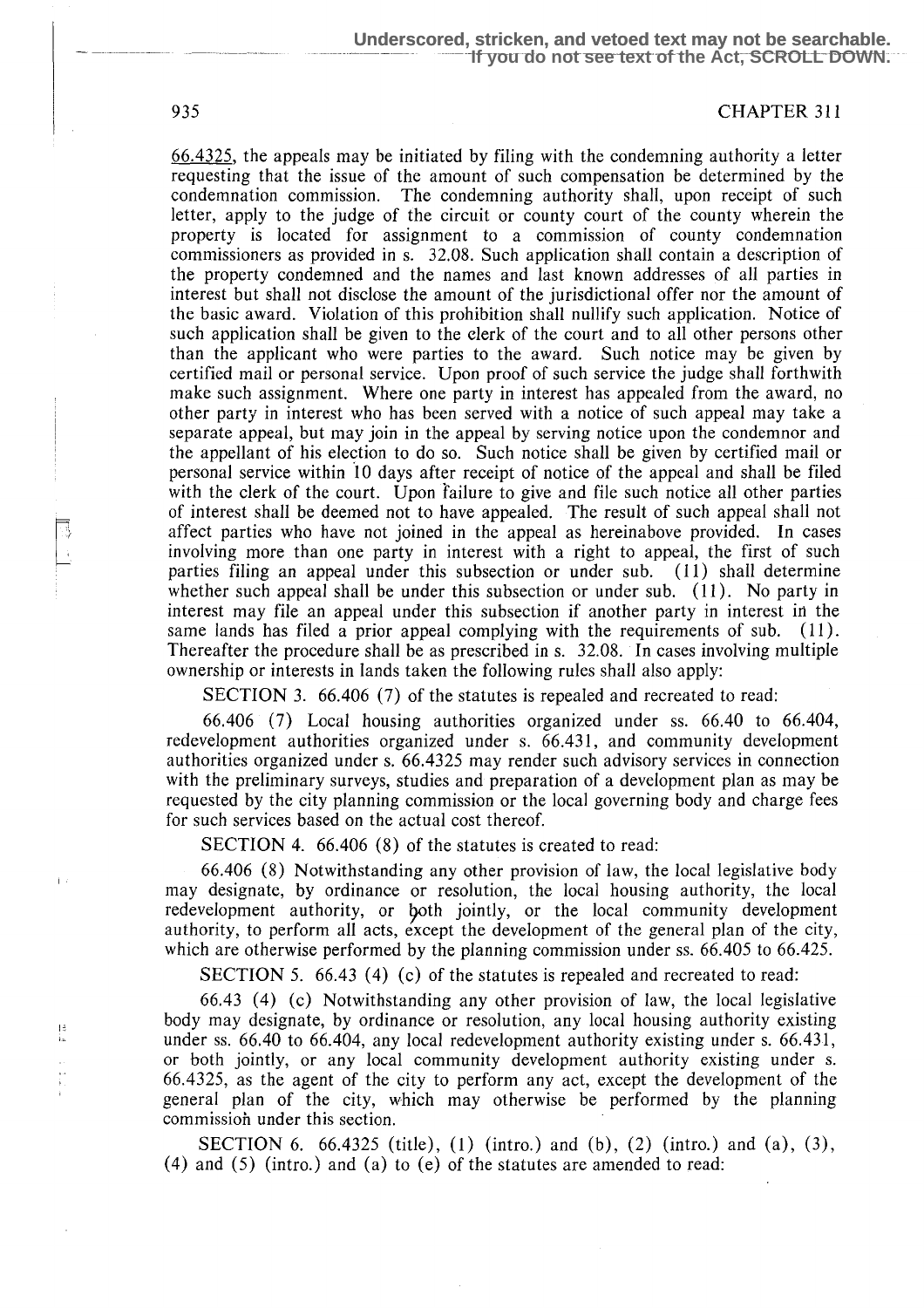### CHAPTER 311 936

j.

 $\frac{1}{1}$ 

66.4325 (title) Housing and community development authorities. (1) AUTHORIZATION. (intro.) Any city of the 1st class may, by a two-thirds vote of the members of the city council present at the meeting, adopt an ordinance or resolution creating a housing and urban community development authority which shall be known as the "Community Development Authority" of such city. It shall be deemed a separate body politic for the purpose of carrying out blight elimination, slum clearance, urban renewal programs and projects and housing projects . The ordinance or resolution creating a housing and community development authority may also authorize such authority to act as the agent of the city in planning and carrying out community development programs and activities approved by the mayor and common council under the federal housing and community development act of 1974 and as agent to perform all acts, except the development of the general plan of the city, which may be otherwise performed by the planning commission under ss.  $66.405$  to  $66.425$ ,  $66.43$ , 66.435 or 66.46. A certified copy of such ordinance or resolution shall be transmitted to the mayor. The ordinance or resolution shall also:

(b) Declare in substance that a need for blight elimination, slum clearance, urban renewal and community development programs and projects and housing projects exists in the city.

 $(2)$  (intro.) APPOINTMENT OF MEMBERS. Upon receipt of a certified copy of such ordinance or resolution, the mayor shall, with the confirmation of four-fifths of the council, appoint 7 resident persons having sufficient ability and experience in the fields of urban renewal, community development and housing, as commissioners of the community development authority.

(a) Two of the commissioners shall be members of the council and shall serve only while they are ex officio during their term of office as council members.

(3) EVIDENCE OF AUTHORITY. The filing of a certified copy of the ordinance or resolution referred to in sub. (1) with the city clerk shall be prima facie evidence of the community development authority's right to transact business and such ordinance shall or resolution is not be subject to challenge because of any technicality. In any suit, action or proceeding commenced against the community development authority, a certified copy of such ordinance shall be deemed or resolution is conclusive evidence that such community development authority is established and authorized to transact business and exercise its powers under this section.

(4) POWERS AND DUTIES.  $\{a\}$  The community development authority shall have all powers, duties and functions set out in ss . 66.40 and 66.431 for housing and redevelopment authorities and as to all housing projects initiated by the community development authority it shall proceed under s. 66.40, and as to all projects relating to blight elimination, slum clearance, urban renewal and redevelopment programs it shall proceed under  $s$ , ss. 66.405 to 66.425, 66.43, 66.431, 66.435 or 66.46 as determined appropriate by the common council on a project by project basis. As to all community development programs and activities undertaken by the city under the federal housing and community development act of 1974, the community development authority shall proceed under all applicable laws and ordinances not inconsistent with the laws of this state. In addition, if provided in the resolution or ordinance, the community development authority may act as agent of the city to perform all acts, except the development of the general plan of the city, which may be otherwise performed by the planning commission under ss . 66.405 to 66.425, 66 .43, 66.435 or 66.46.

(S) (intro.) TERMINATION OF HOUSING AND REDEVELOPMENT AUTHORITIES. Upon the adoption of an ordinance or resolution creating a community development authority, all housing and redevelopment authorities previously created in such city under ss. 66.40 and 66.431 shall terminate.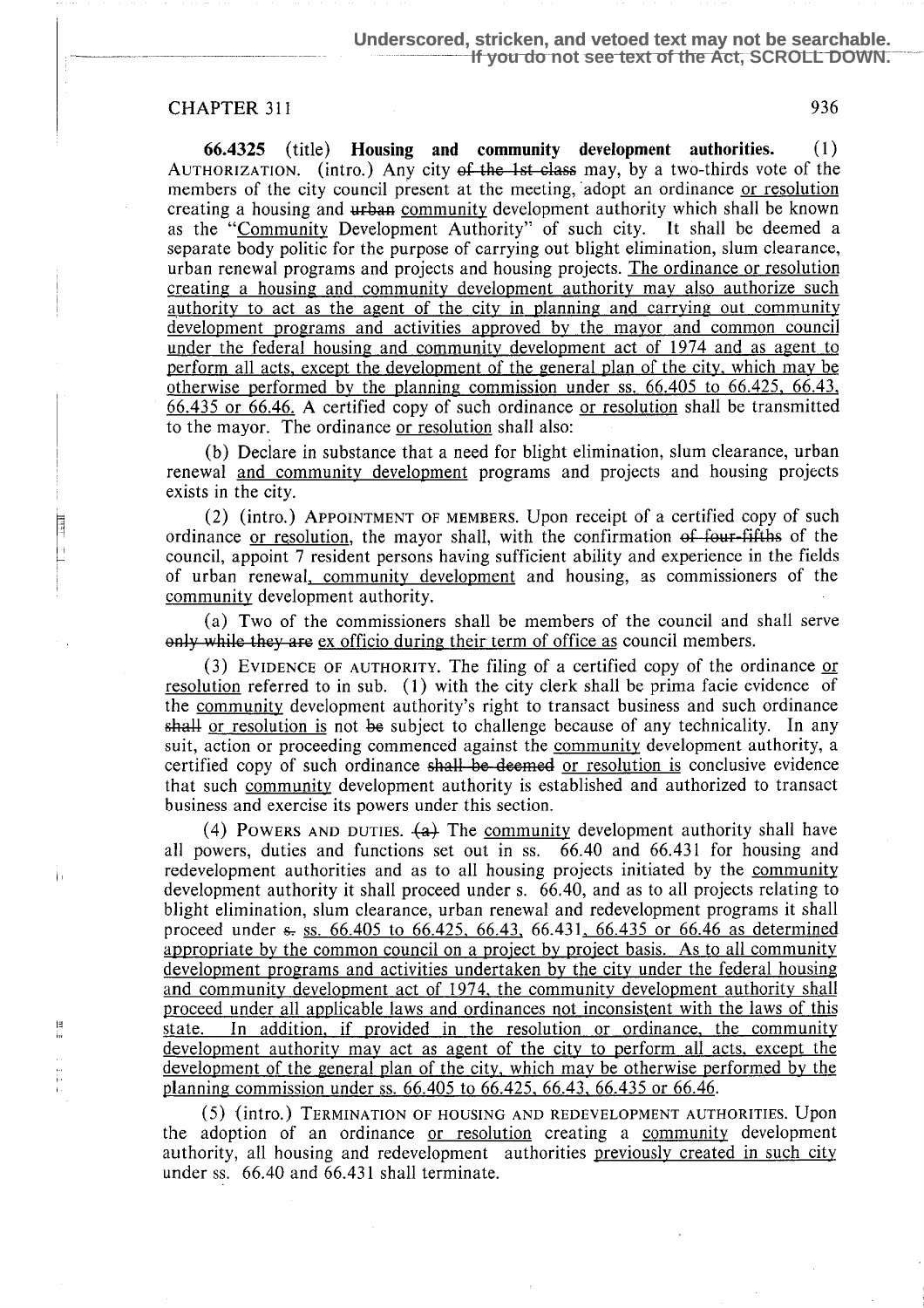(a) Any programs and projects which have been begun by housing and redevelopment authorities shall, upon adoption of such ordinance <u>or resolution</u> be transferred to and completed by the community development authority. Any transferred to and completed by the community development authority. procedures, hearings, actions or approvals taken or initiated by the redevelopment authority under s. 66.431 on pending projects is deemed to have been taken or initiated by the community development authority as though the community development authority had originally undertaken such procedures, hearings, actions or approvals.

(b) Any form of indebtedness issued by a housing or redevelopment authority shall, upon the adoption of such ordinance or resolution, be assumed by the community development authority except as indicated in par. (e) .

(c) Upon the adoption of such ordinance or resolution , all contracts entered into between the federal government and a housing or redevelopment authority, or between such authorities and other parties shall be assumed and discharged by the community development authority except for the termination of operations by housing and redevelopment authorities. Housing and redevelopment authorities may execute any agreements contemplated by this subsection. Contracts for disposition of real property entered into by the redevelopment authority with respect to any project shall be deemed contracts of the community development authority without the requirement of amendments thereto. Contracts entered into between the federal government and the redevelopment authority or the housing authority shall bind the community development authority in the same manner as though originally entered into by the community development authority.

(d) A community development authority may execute appropriate documents to reflect its assumption of the obligations set forth in this subsection.

(e) A housing authority which has outstanding bonds or other securities that require the operation of the housing authority in order to fulfill its commitments with respect to the discharge of principal or interest or both, may continue in existence solely for such purpose. The ordinance or resolution creating the community The ordinance or resolution creating the community development authority shall delineate the duties and responsibilities which shall devolve upon the housing authority with respect thereto.

SECTION 7. 66.4325 (6) and (7) of the statutes are created to read:

66.4325 (6) CONTROLLING STATUTE. The powers conferred under this section shall be in addition and supplemental to the powers conferred by any other law. Insofar as this section is inconsistent with any other law, this section shall control.

(7) CONSTRUCTION. This section shall be construed liberally to effectuate its purposes and the enumeration of specific powers herein does not restrict the meaning of any general grant of power contained in this section nor does it exclude other powers comprehended in such general grant.

SECTION 8. 66.435 (4) (a) (1st sent.) of the statutes is amended to read:

66.435 (4) (a) (1st sent.) The governing body of the municipality, or such public officer or public body as it designates, including a housing authority organized and created under s. 66.40, a redevelopment authority created under s. 66.431 or a community development authority created under s. 66.4325, is authorized to prepare a workable program for utilizing appropriate private and public resources to eliminate, and prevent the development or spread of, slums and urban blight and deterioration, to encourage needed urban rehabilitation, to provide for the redevelopment of blighted, deteriorated or slum areas, or to undertake such of the aforesaid activities or other feasible activities as may be suitably employed to achieve the objectives of such a program; and such governing body may by resolution or ordinance provide the specific means by which such workable program can be effectuated and may confer upon its

 $\frac{1}{2}$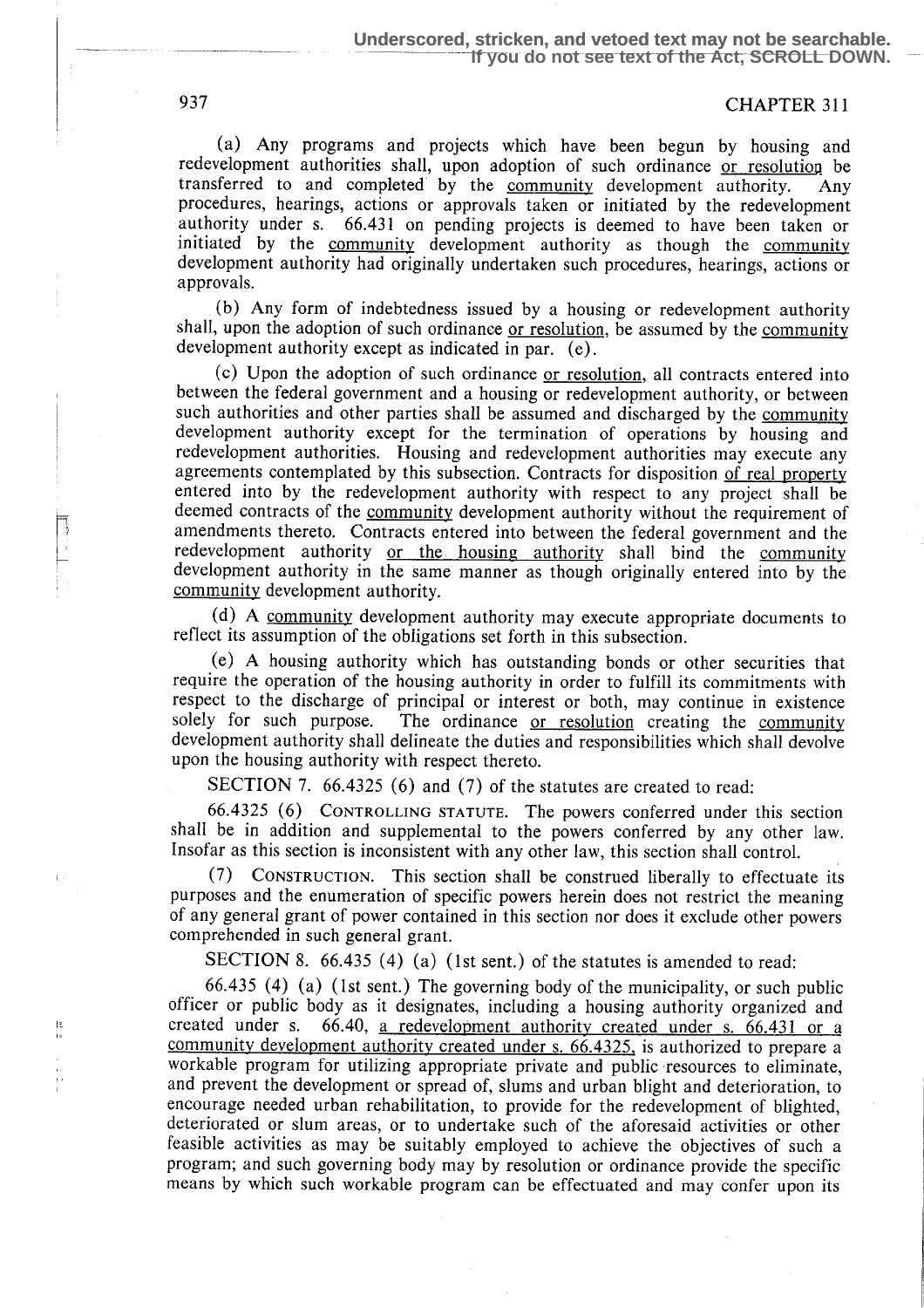#### CHAPTER 311 938

officers and employes the power required to carry out a program of rehabilitation and conservation for the restoration and removal of blighted, deteriorated or deteriorating areas.

SECTION 9. 66.436 of the statutes, as affected by chapter 105, laws of 1975, is amended to read:

66.436 Villages to have certain city powers . Villages shall have all of the powers of cities under ss . 66.405 to 66.425, 66.43, 66.431, 66.4325, 66.435 and 66.46.

SECTION 9m. 66.46 (3) (f) of the statutes is created to read:

66.46 (3) (f) Designate, by ordinance or resolution, the local housing authority, the local redevelopment authority, or both jointly, or the local community development authority, as agent of the city, to perform all acts, except the development of the master plan of the city, which are otherwise performed by the planning commission under this section and 66.435.

SECTION 10. 67.04 (2) (zn) of the statutes is amended to read:

67.04 (2) (zn) To acquire sites; to prepare, to carry out, acquire, lease, construct and operate housing projects for families displaced under ss . 66 .40 to 66.43 and for families displaced by reason of any street widening, expressway or other public works project causing the demolition of dwellings; to provide for the construction, reconstruction, improvement, alteration and repair of any such housing project or any part thereof; to acquire land for housing redevelopment projects and for the clearance of slum and blighted areas; and to acquire sites; to prepare, to carry out, acquire, lease, construct and operate any housing projects authorized under ss. 66.40 to 66.43; and to provide financial assistance to blight elimination, slum clearance, redevelopment, community development and urban renewal programs and projects under ss. 66.405 to  $66.425, 66.43, 66.431$  and, 66.4325, 66.435 and 66.46.

SECTION 11. 67.05 (5) (b) of the statutes is amended to read:

 $67.05$  (5) (b) No city or village shall issue any bonds for any purposes other than for waterworks, lighting works, gas works, bridges, street improvements, street improvement funding, hospitals, airports, harbor improvements, river improvements, breakwaters and protection piers, sewerage, garbage disposal, rubbish or refuse disposal, any combination of sewage, garbage or refuse or rubbish disposal, parks and public grounds, swimming pools and band shells thereon, veterans housing projects, street railway property, or paying the municipality's portion of the cost of abolishing grade crossings, for the construction of police facilities and combined fire and police safety buildings, for the purchase of sites for engine houses, for fire engines and other equipment of the fire department, for construction of engine houses, and for pumps, water mains, reservoirs and all other reasonable facilities for fire protection apparatus or equipment for fire protection, for parking lots or other parking facilities, for school purposes, for libraries, for buildings for the housing of machinery and equipment, for the purposes set forth in s.  $67.04$  (2) (zo), for providing financial assistance to blight elimination, slum clearance, community development, redevelopment and urban renewal programs and projects under ss.  $66.405$  to  $66.425$ , 66.43, 66.431 and, 66.4325, 66.435 and 66.46, university of Wisconsin system extension centers or state university branch campuses, or for refunding any of the bonds issued for any of the aforesaid purposes, or for bonds issued to refund securities originally issued pursuant to under s. 66.066, until the proposition for their issue for the special purpose thereof has been submitted to the electors of such city or village and adopted by a majority voting thereon. Whenever the common council of any city or the village board of any village declares its purpose to raise money by issuing bonds for any purpose other than those above specified, it shall direct by resolution, which shall be recorded at length in the record of its proceedings, the clerk to call a special election for the purpose of